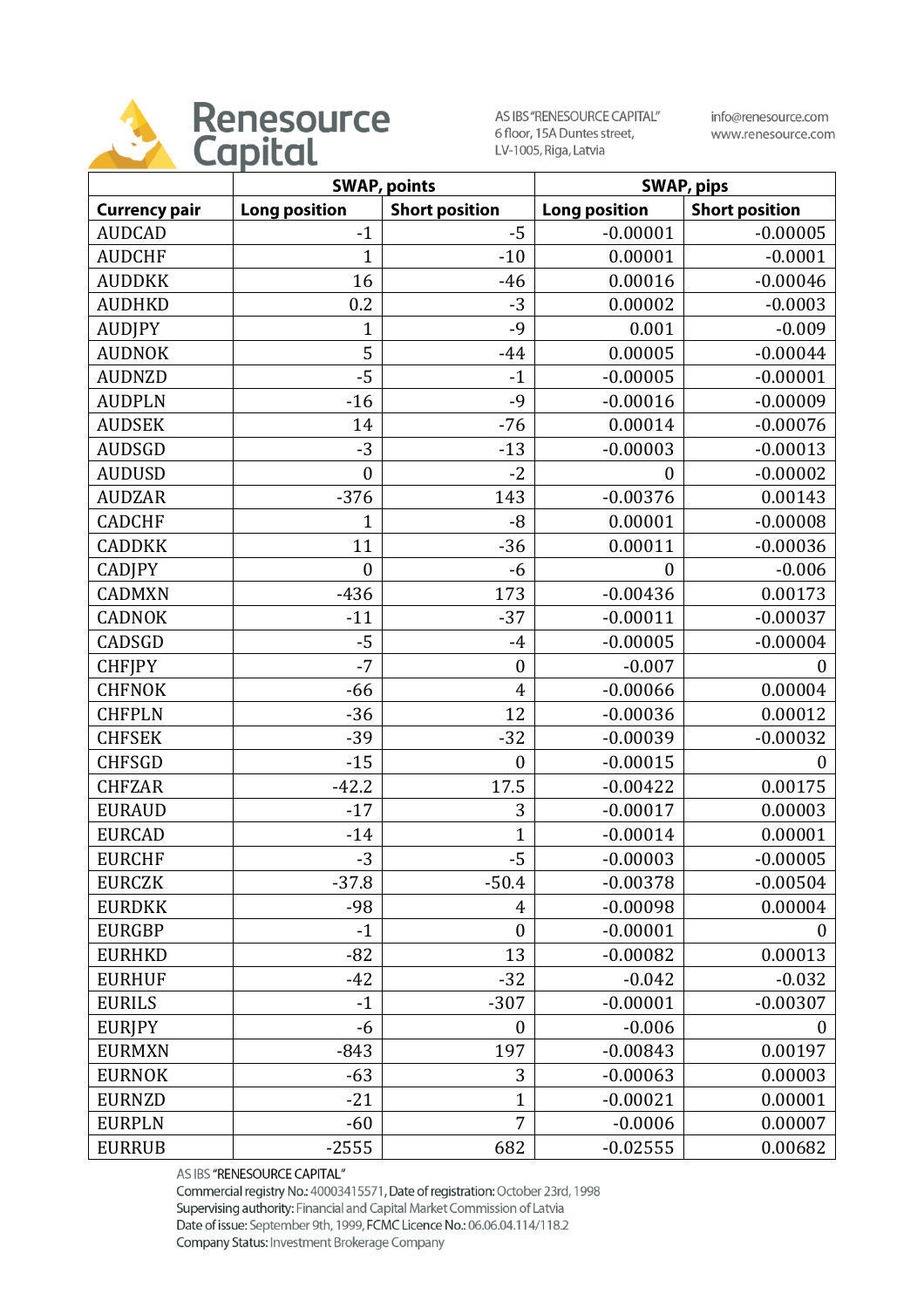

AS IBS "RENESOURCE CAPITAL" 6 floor, 15A Duntes street, LV-1005, Riga, Latvia

info@renesource.com www.renesource.com

|                      | <b>SWAP, points</b>  |                       | <b>SWAP, pips</b>    |                       |
|----------------------|----------------------|-----------------------|----------------------|-----------------------|
| <b>Currency pair</b> | <b>Long position</b> | <b>Short position</b> | <b>Long position</b> | <b>Short position</b> |
| <b>EURSEK</b>        | $-31$                | $-41$                 | $-0.00031$           | $-0.00041$            |
| <b>EURSGD</b>        | $-18$                | $\boldsymbol{0}$      | $-0.00018$           | 0                     |
| <b>EURTRY</b>        | $-246$               | 60                    | $-0.00246$           | 0.0006                |
| <b>EURUSD</b>        | $-11$                | $\overline{2}$        | $-0.00011$           | 0.00002               |
| <b>EURZAR</b>        | $-597$               | 151                   | $-0.00597$           | 0.00151               |
| <b>GBPAUD</b>        | $-13$                | $\overline{2}$        | $-0.00013$           | 0.00002               |
| <b>GBPCAD</b>        | $-8$                 | $-2$                  | $-0.00008$           | $-0.00002$            |
| <b>GBPCHF</b>        | $\mathbf{1}$         | $-10$                 | 0.00001              | $-0.0001$             |
| <b>GBPDKK</b>        | $-73$                | $-18$                 | $-0.00073$           | $-0.00018$            |
| <b>GBPJPY</b>        | $\boldsymbol{0}$     | $-5$                  | 0                    | $-0.005$              |
| <b>GBPNOK</b>        | $-22$                | $-29$                 | $-0.00022$           | $-0.00029$            |
| <b>GBPNZD</b>        | $-15$                | $\mathbf{1}$          | $-0.00015$           | 0.00001               |
| <b>GBPPLN</b>        | $-46$                | $\overline{2}$        | $-0.00046$           | 0.00002               |
| <b>GBPSEK</b>        | 6                    | $-85$                 | 0.00006              | $-0.00085$            |
| <b>GBPSGD</b>        | $-11$                | $-3$                  | $-0.00011$           | $-0.00003$            |
| <b>GBPTRY</b>        | $-254$               | 63                    | $-0.00254$           | 0.00063               |
| <b>GBPUSD</b>        | $-8$                 | $\mathbf{1}$          | $-0.00008$           | 0.00001               |
| <b>GBPZAR</b>        | $-591$               | 151                   | $-0.00591$           | 0.00151               |
| <b>HKDJPY</b>        | $-46$                | $-71$                 | $-0.00046$           | $-0.00071$            |
| <b>MXNJPY</b>        | $\boldsymbol{0}$     | $-3$                  | $\overline{0}$       | $-0.00003$            |
| <b>NOKJPY</b>        | $-26$                | $-75$                 | $-0.00026$           | $-0.00075$            |
| <b>NOKSEK</b>        | $-1$                 | $-9$                  | $-0.00001$           | $-0.00009$            |
| <b>NZDCAD</b>        | $\boldsymbol{0}$     | $-7$                  | $\boldsymbol{0}$     | $-0.00007$            |
| <b>NZDCHF</b>        | $\overline{2}$       | $-11$                 | 0.00002              | $-0.00011$            |
| <b>NZDJPY</b>        | $\mathbf{1}$         | $-10$                 | 0.001                | $-0.01$               |
| <b>NZDSEK</b>        | 24                   | $-63$                 | 0.00024              | $-0.00063$            |
| <b>NZDSGD</b>        | $\mathbf{1}$         | $-5$                  | 0.00001              | $-0.00005$            |
| <b>NZDUSD</b>        | $\boldsymbol{0}$     | $-4$                  | $\boldsymbol{0}$     | $-0.00004$            |
| <b>PLNJPY</b>        | $\boldsymbol{0}$     | $-4$                  | $\boldsymbol{0}$     | $-0.0004$             |
| SGDJPY               | $\boldsymbol{0}$     | $-8$                  | $\boldsymbol{0}$     | $-0.008$              |
| <b>TRYJPY</b>        | $\boldsymbol{0}$     | $-14$                 | $\overline{0}$       | $-0.014$              |
| <b>USDCAD</b>        | $-1$                 | $-5$                  | $-0.00001$           | $-0.00005$            |
| <b>USDCHF</b>        | $\overline{2}$       | $-11$                 | 0.00002              | $-0.00011$            |
| <b>USDCNH</b>        | $-70$                | 5                     | $-0.0007$            | 0.00005               |
| <b>USDCZK</b>        | $-14$                | $-56$                 | $-0.0014$            | $-0.0056$             |
| <b>USDDKK</b>        | $-32$                | $-60$                 | $-0.00032$           | $-0.0006$             |
| <b>USDHKD</b>        | $-0.6$               | $-2.9$                | $-0.000006$          | $-0.000029$           |
| <b>USDHUF</b>        | $-14$                | $-42$                 | $-0.014$             | $-0.042$              |
| <b>USDILS</b>        | $\overline{1}$       | $-28$                 | 0.00001              | $-0.00028$            |

AS IBS "RENESOURCE CAPITAL"

Commercial registry No.: 40003415571, Date of registration: October 23rd, 1998 Supervising authority: Financial and Capital Market Commission of Latvia Date of issue: September 9th, 1999, FCMC Licence No.: 06.06.04.114/118.2 Company Status: Investment Brokerage Company